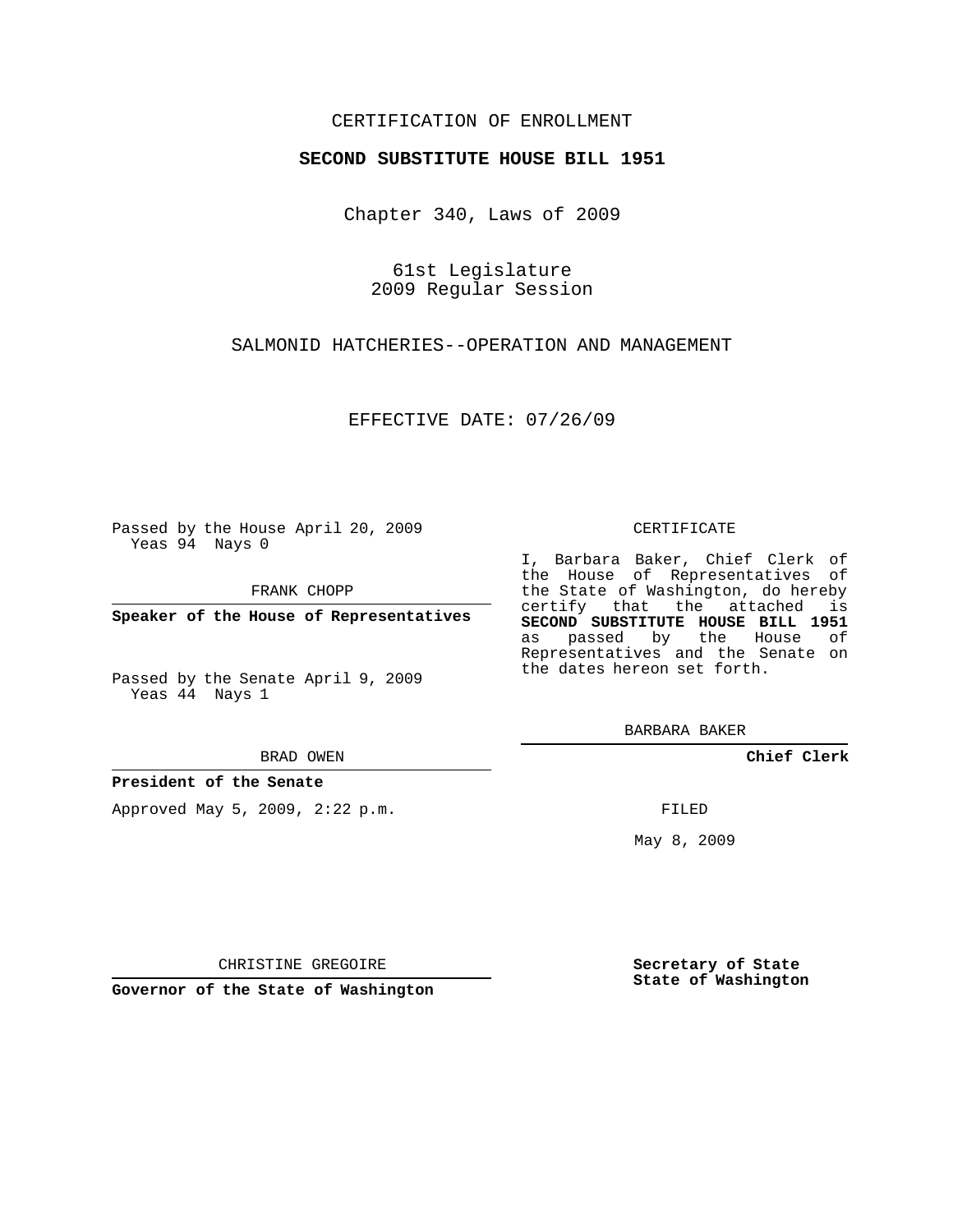# **SECOND SUBSTITUTE HOUSE BILL 1951** \_\_\_\_\_\_\_\_\_\_\_\_\_\_\_\_\_\_\_\_\_\_\_\_\_\_\_\_\_\_\_\_\_\_\_\_\_\_\_\_\_\_\_\_\_

\_\_\_\_\_\_\_\_\_\_\_\_\_\_\_\_\_\_\_\_\_\_\_\_\_\_\_\_\_\_\_\_\_\_\_\_\_\_\_\_\_\_\_\_\_

### AS AMENDED BY THE SENATE

Passed Legislature - 2009 Regular Session

## **State of Washington 61st Legislature 2009 Regular Session**

**By** House General Government Appropriations (originally sponsored by Representatives Finn, Short, Takko, Walsh, Blake, Johnson, McCune, Pearson, Williams, and Van De Wege)

READ FIRST TIME 03/02/09.

 AN ACT Relating to creating a program for public-private partnerships for the operation and management of salmonid hatcheries now closed or scheduled for closure by the department of fish and wildlife during the 2009-2011 biennium; amending RCW 77.95.090; adding new sections to chapter 77.95 RCW; and creating a new section.

BE IT ENACTED BY THE LEGISLATURE OF THE STATE OF WASHINGTON:

 NEW SECTION. **Sec. 1.** The legislature finds: (1) The full utilization of state salmonid hatcheries is vital to the recreational and commercial fisheries and related economic development and employment; and (2) effective measures are necessary to maintain all hatchery operations that are consistent with conservation of wild salmon populations and support sustainable fisheries.

 NEW SECTION. **Sec. 2.** A new section is added to chapter 77.95 RCW to read as follows:

 (1) The department shall establish a program that utilizes department-partner agreements for the resumption or continued operation and management of state-owned salmonid hatcheries now closed or scheduled for closure during the 2009-2011 biennium. To implement the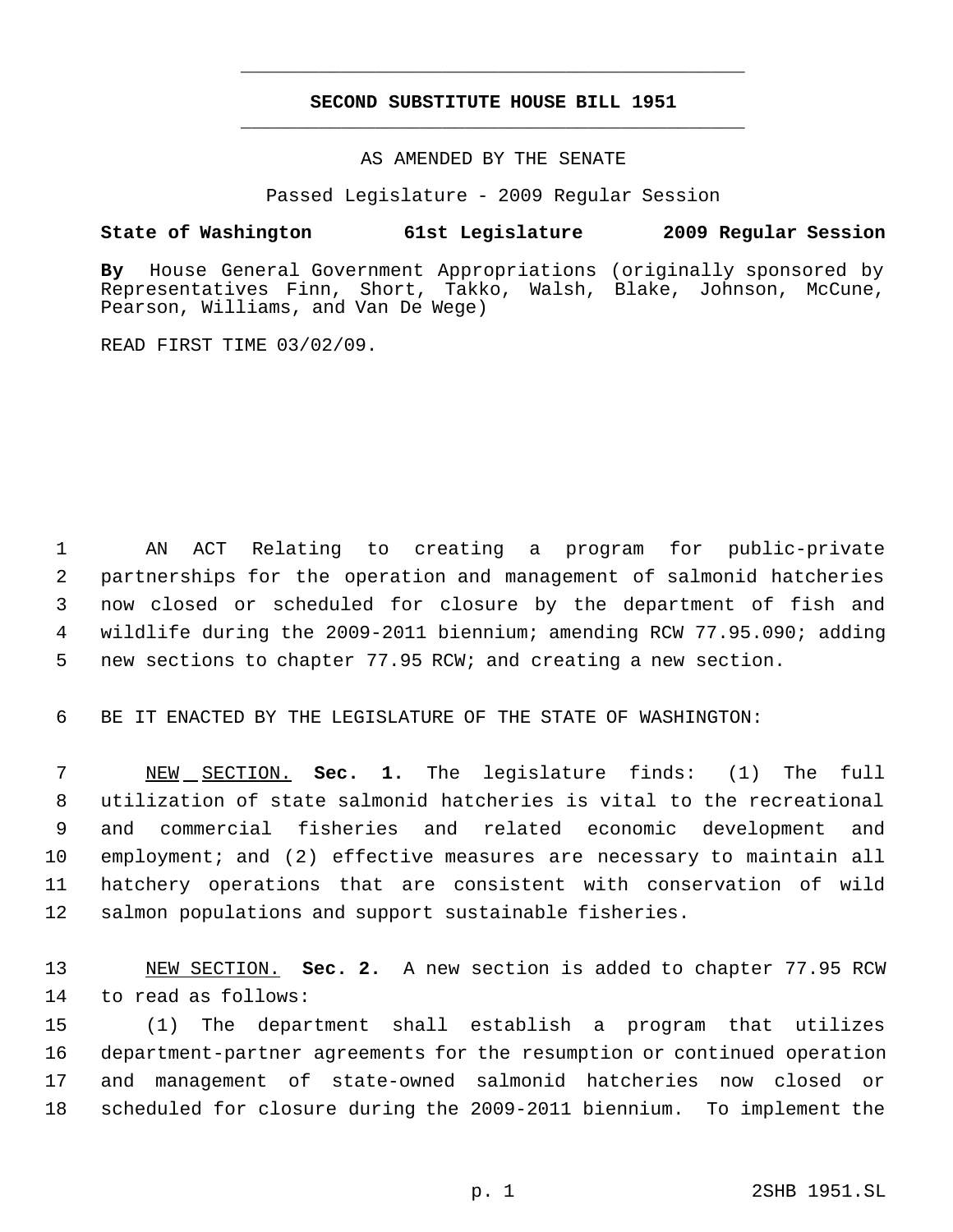program, the department shall accept and review applications to determine the appropriateness of the partner to manage and operate selected salmonid hatcheries. The department shall accelerate the application process relating to any hatchery currently in operation to avoid cessation of ongoing salmon production.

 (2)(a) To select a partner, the department shall develop and apply criteria identifying the appropriateness of a potential partner. The criteria must seek to ensure that the partner has a long-range business plan, which may include the sale of hatchery surplus salmon, including eggs and carcasses, to ensure the long-range future solvency of the partnership.

(b) Partners under this section must be:

(i) Qualified under section 501(c)(3) of the internal revenue code;

(ii) A for-profit private entity; or

(iii) A federally recognized tribe.

 (3) The department shall place a higher priority on applications from partners that provide for the maximum resumption or continuation of existing hatchery production in a manner consistent with the mandate contained in RCW 77.04.012 to maintain the economic well-being and stability of the fishing industry.

 (4) Agreements entered into with partners under this section must be consistent with existing state laws, agency rules, collective bargaining agreements, hatchery management policy involving species listed under the federal endangered species act, or, in the case of a tribal partner, any applicable tribal hatchery management policy or recreational and commercial harvest policy. Agreements under this section must also require that partners conducting hatchery operations maintain staff with comparable qualifications to those identified in the class specifications for the department's fish hatchery personnel.

 (5) All partnership agreements entered into under this section must contain a provision that requires the partner to hold harmless the department and the state for any civil liability arising from the partner's participation in the agreement or activities at the subject hatchery or hatcheries.

 (6) All partnership agreements entered into under this section must identify any maintenance or improvements to be made to the hatchery facility, and the source of funding for such maintenance or improvements. If funding for the maintenance or improvements is to